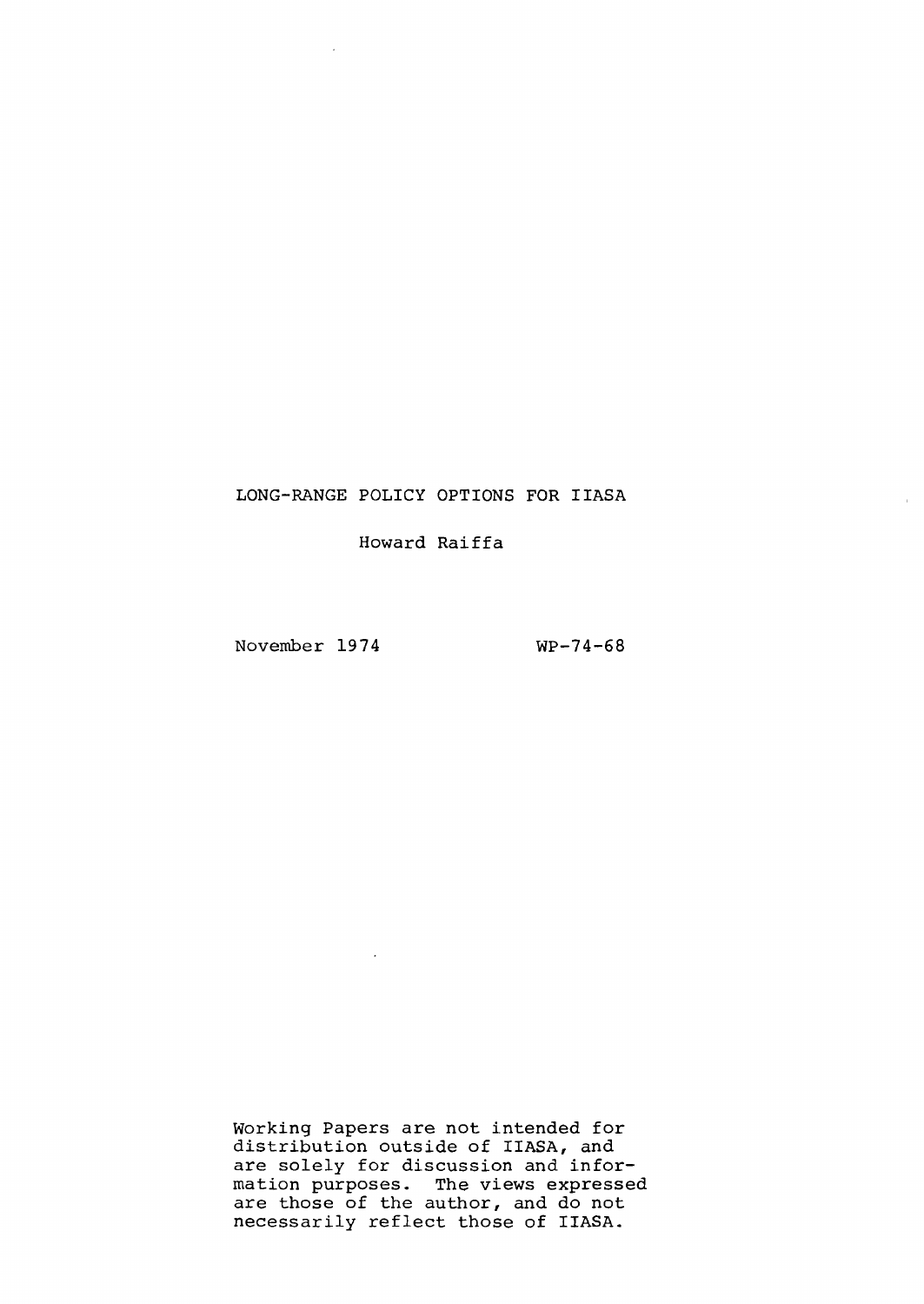$\epsilon$  $\star$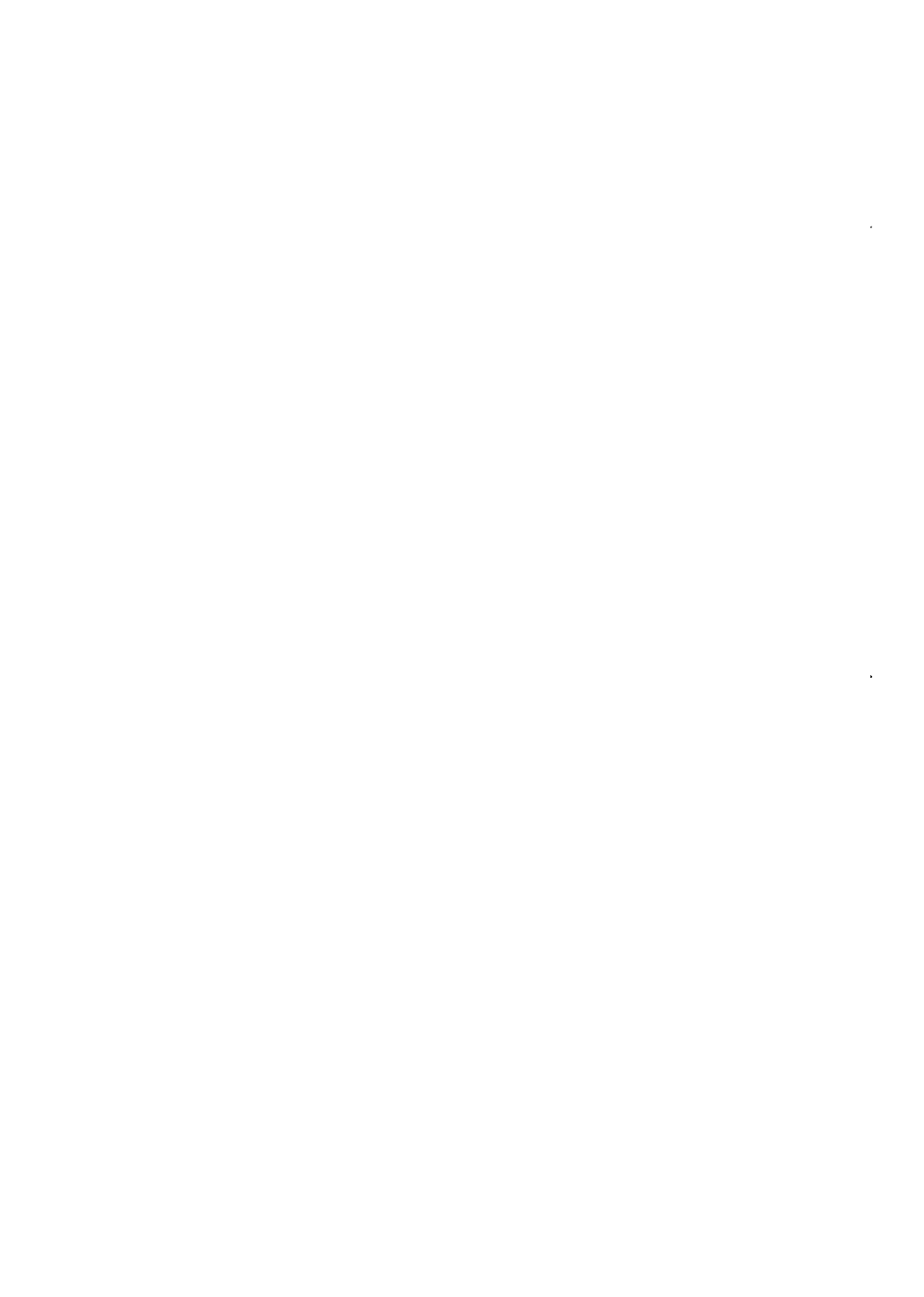#### LONG-RANGE POLICY OPTIONS FOR IIASA

Howard Raiffa (5 November, 1974)

### 1. Preamble

Later this month the Council of IIASA will meet to consider many issues of which the most critical will be resolution of the long-term strategy for the Institute. Determination of the optimal strategy will depend upon our judgement of many factors - the appropriate nature of our scientific program, our constraints of money and of space, the opportunities for IIASA in the world of the late 1970's. These are inherently interrelated: the research we will be able to perform will depend upon available resources, while more resources will be forthcoming for the scientific program of greater promise. This document shall present briefly these issues, the policy choices arising from them, and my personal thoughts about our options.

## 1.1 The Time Frame

The Institute itself is barely two years old, its scientific program less than sixteen months old. We know now far more than in October, 1972, about the potential of an interna\_ tional institute performing applied research in systems analysis. We cannot, however, foresee perfectly the future and the spectrum of opportunities and obstacles which it holds. We are, in short, faced with the classic situation in sequential decisionmaking in an uncertain environment. We must choose the optimal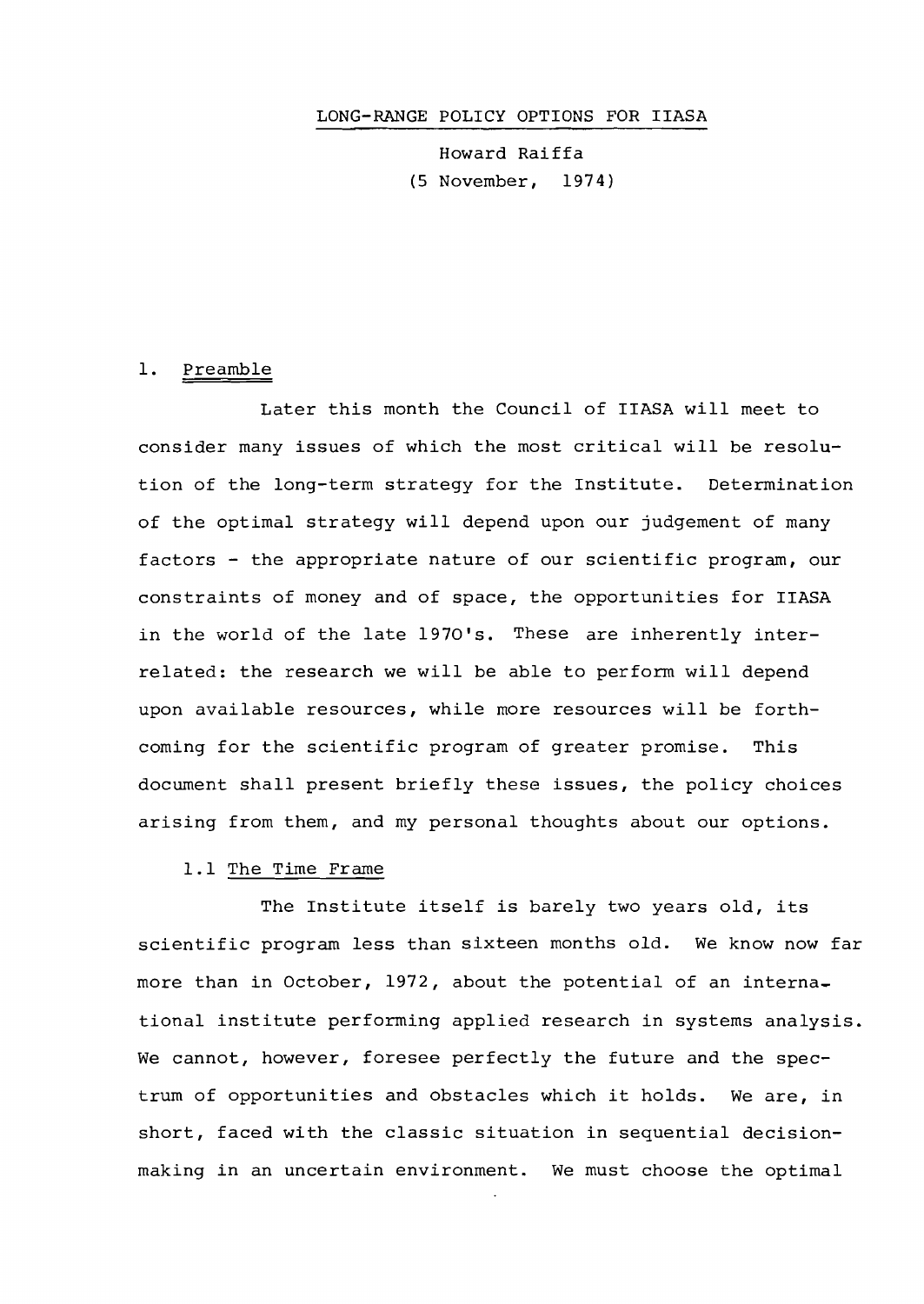path for the Institute over the next twelve months keeping well in mind the longer-term future and the uncertainties it holds.

## 1.2 The Management Framework

I have argued at length in previous documents sent to the Council the need for a flexible and opportunistic research approach. We have all come to perceive operant constraints which our scientific program must observe. Rather than to belabor again these points, <sup>I</sup> list briefly here the assumptions underlying the remainder of this paper:

(a) That the management of our program must be sufficiently flexible to seize the scientific opportunity and to adapt itself to changing circumstances;

(b) That we must not be afraid to embark upon experimental forms of our program - realizing that some experiments must fail. When possible, feasibility studies should be invoked to forewarn us of failures and to reduce their consequent losses;

(c) That we must learn from our present failures and successes; (d) That we must remain administratively and politically realistic in program selection - avoiding for instance, undertakings too long to be feasible for us and striking <sup>a</sup> fair balance between the interests of socialist and non-socialist countries.

Notwithstanding the need for flexibility, our shortterm and intermediate-term programs must be as concrete as possible. They should spell out the precise nature of our research interests and the magnitudes of all proposed program components.

- 2 -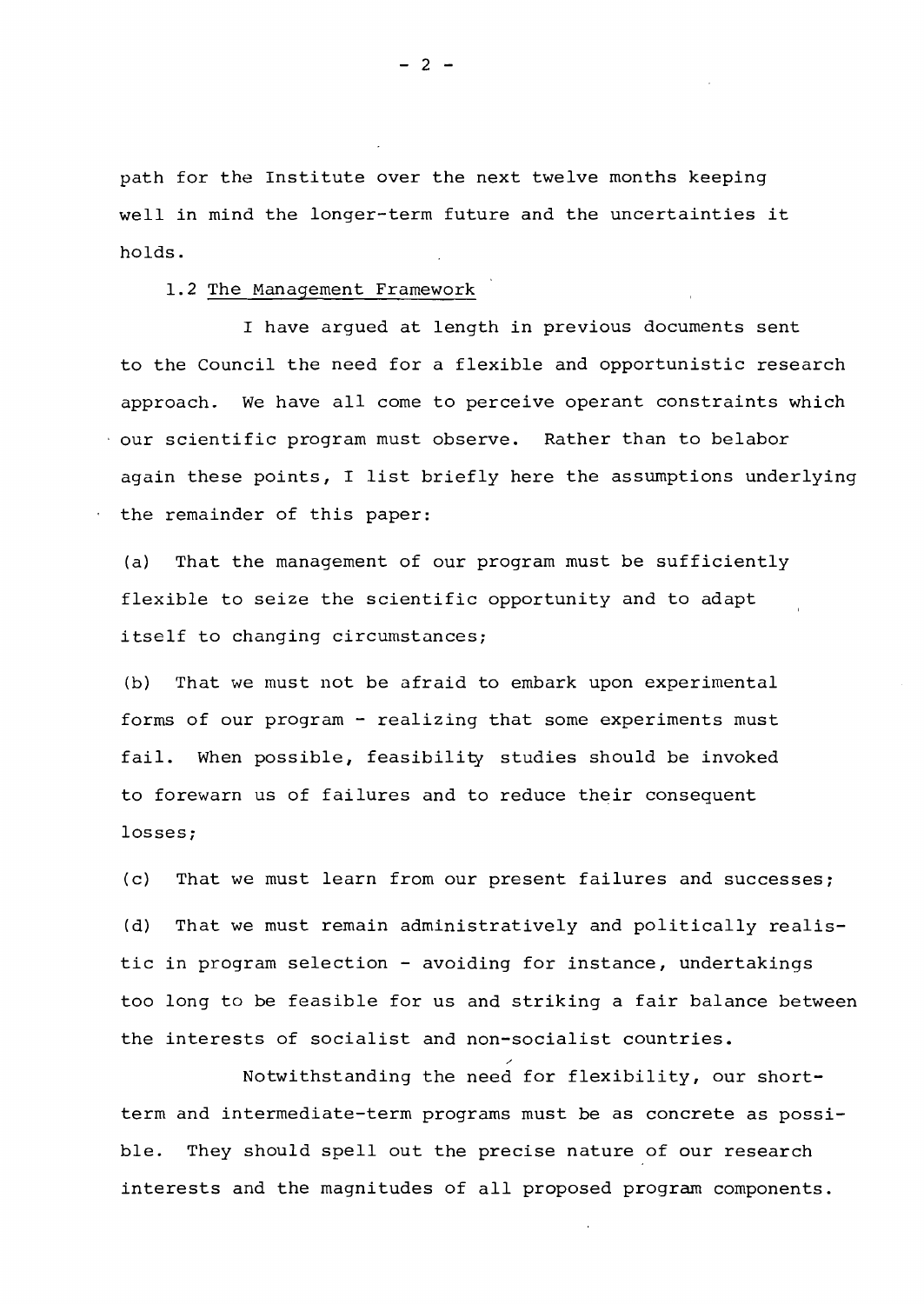The detailed proposed research program for 1975 is designed to describe as accurately as possible our present set of research objectives.

## 1.3 Preview

Taking the assumptions above as given, the remainder of this paper will address the question of the appropriate longterm role for IIASA. The succeeding section will consider the program of in-house research while the next will discuss possible extensions of the program to include development of training materials or the organization of educational workshops. Subsequently, the possibility of engaging less formal modes of scientific exchange will be presented. <sup>A</sup> possible way to focus better and integrate our entire range of activities might be through periodic concentration by all projects on <sup>a</sup> single over-riding theme. The final section will discuss specific research tasks that might in the future be suitable for elevation to project status.

## 2. Primary Activities of IIASA

- 2.1 Research in Laxenburg
	- 2.1.1 Introduction **------------**

The cornerstone for all scientific activities of IIASA must be a viable in-house research program in Laxenburg. We must have <sup>a</sup> basic core of scholars maintaining <sup>a</sup> level of intellectual integrity that will give ourselves confidence in our capabilities. To settle for any standards of professional work short of excellence

 $- 3 -$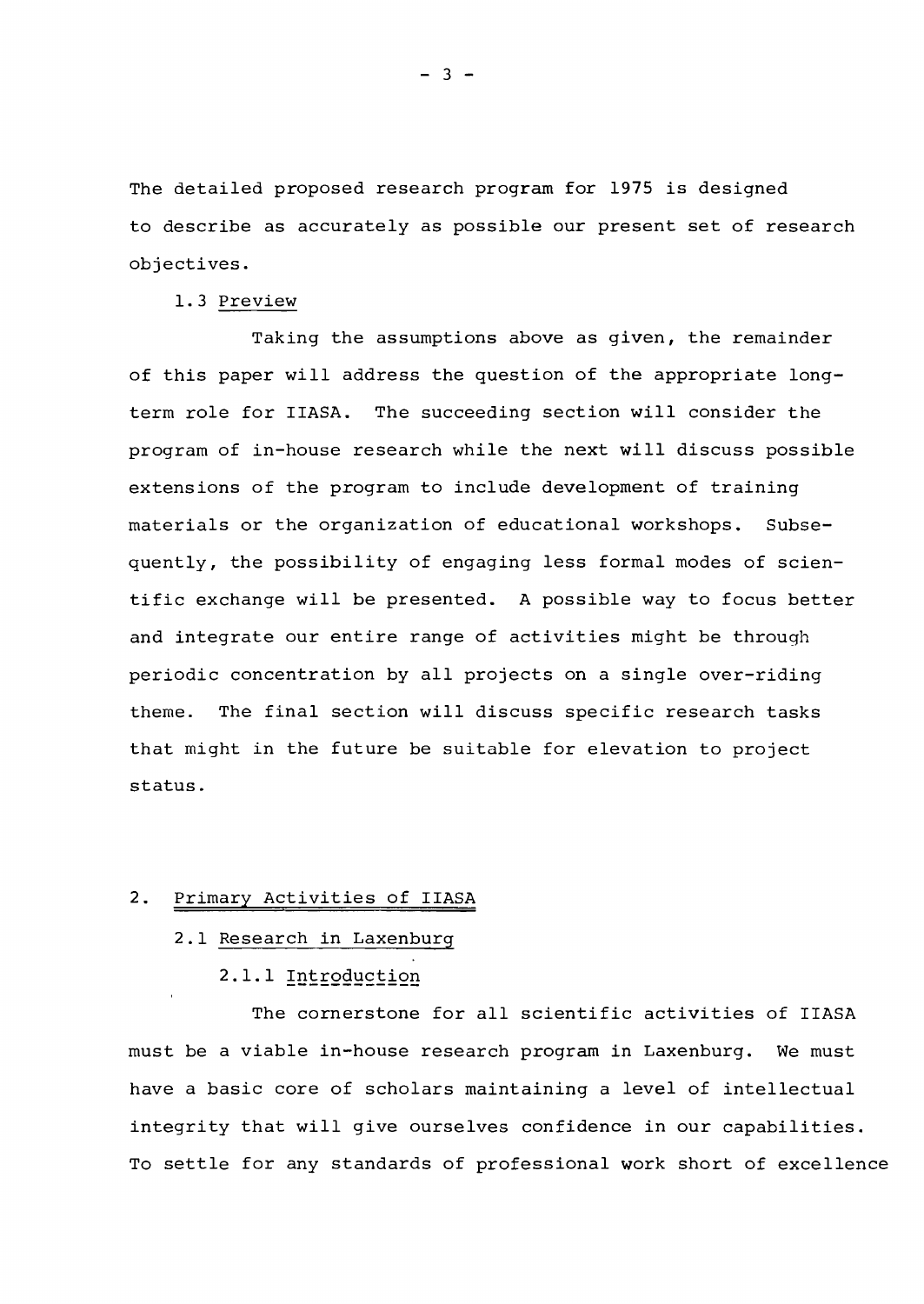will be to dishonor the support given us by our many prestigious national member organizations.

Without an outstanding critical mass of talent in Laxenburg, we would not be able to perform well other functions in conjunction with our intramural research. We would not be able to collaborate on a higher level with other organizations; we could serve only as an automatic relay in information exchange and not as <sup>a</sup> critical node for commentary and organization of transmitted information; we would not be in <sup>a</sup> position to identify key issues for conferences or to structure actively and to contribute to their discussions. The very spirit of international cooperation in science symbolized by IIASA must be rendered concrete in Laxenburg in <sup>a</sup> research program enthusiastically pursued by cross-cultural teams of outstanding scientists.

To maintain the quality of our scientific staff, we must formulate our long-range plans so as to enhance the attractiveness of IIASA as <sup>a</sup> place to work. We must specifically avoid long-term research commitments and administrative arrangements that make IIASA appear to be "just another agency". So far, we have been unique in our ability to accept distinguished scientists for relatively short periods of time (generally corresponding to sabbatical leaves and summer vacations) and to allow them to pursue their research unhampered by an overwhelming burden of administrative paperwork and bureaucratic infighting. Our long-range plans must include provisions for maintaining these unique qualities. When we propose the addition of activities other than research to our program, we must minimize the extent to which such activities add to scientists' administrative workload. Furthermore, as

- 4 -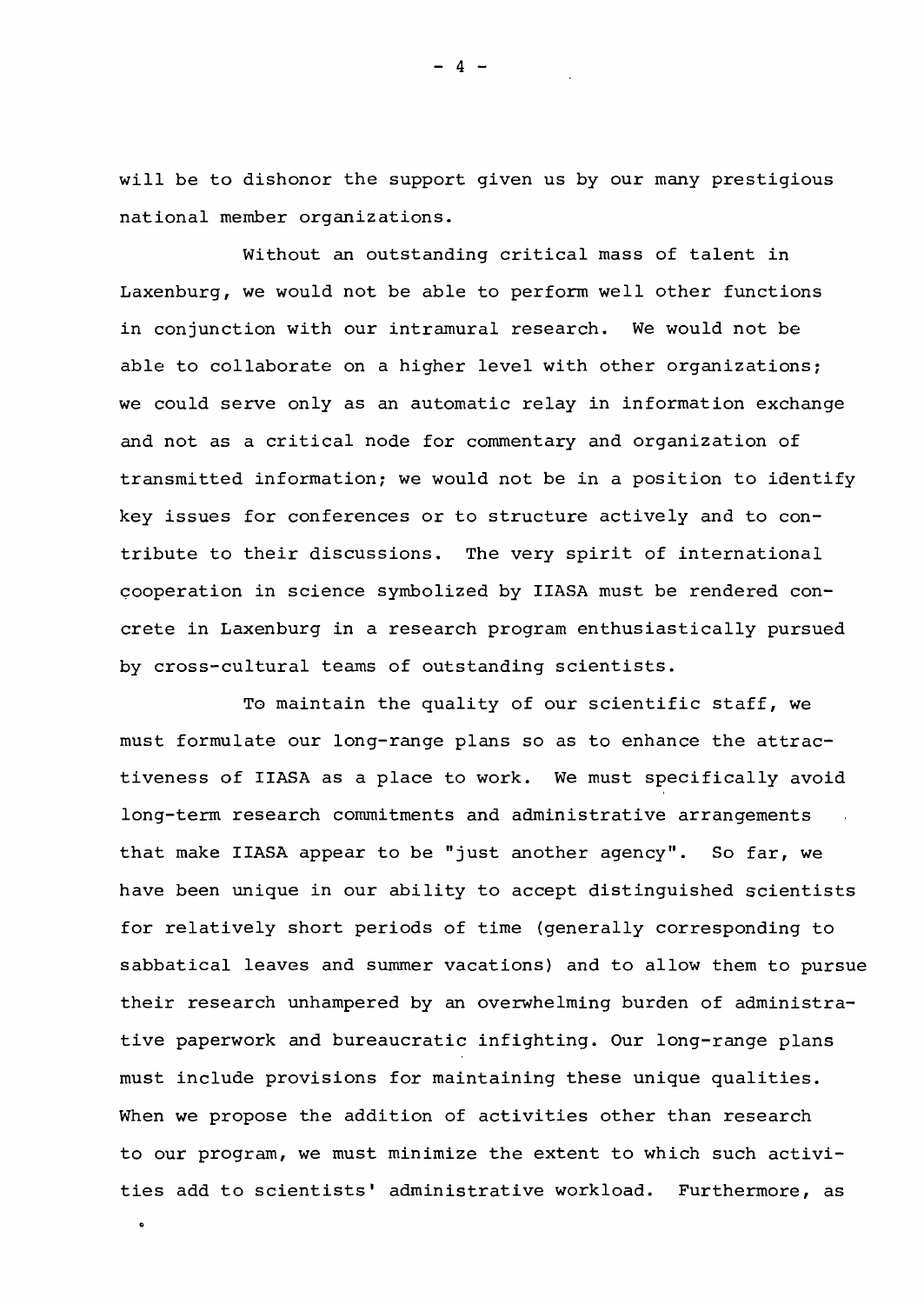we detail guidelines for long-range development, we must be careful lest we delineate our program so precisely that senior scientists would feel intellectually cramped working at IIASA. We must strike <sup>a</sup> balance between our need for long-term direction and the perpetual necessity to attract outstanding scientists.

## 2.1.2 The Project Structure

Our project structure, with all its inefficiencies, is working both administratively and scientifically. The division into sub-groups of scientists results in an intimacy and informality which should be encouraged. We have some very prestigious project leaders that feel <sup>a</sup> responsibility for their groups and the research groups have <sup>a</sup> viability of their own. Some projects are admittedly better than others: more productive, more goaloriented, scientifically deeper. Operationally, the tension of competition between projects is desirable. From <sup>a</sup> recruitment and administrative point of view it is easy to administer and decisions can be somewhat decentralized and involvement increased. Various NMO's - especially members other than the U.S. and the U.S.S.R. - can pick and choose those projects it wants most to support with personnel and with the efforts of collaborating institutions.

At first <sup>I</sup> thought it was only politically expedient to include so many different projects. Now I'm beginning to think that the large number of projects was <sup>a</sup> scientific advantage as well. It afforded us some flexibility and allowed us to begin our internal research activities relatively free from conflict about which research topics would have been included (and excluded) on the much nartower research agenda of only a

- 5 -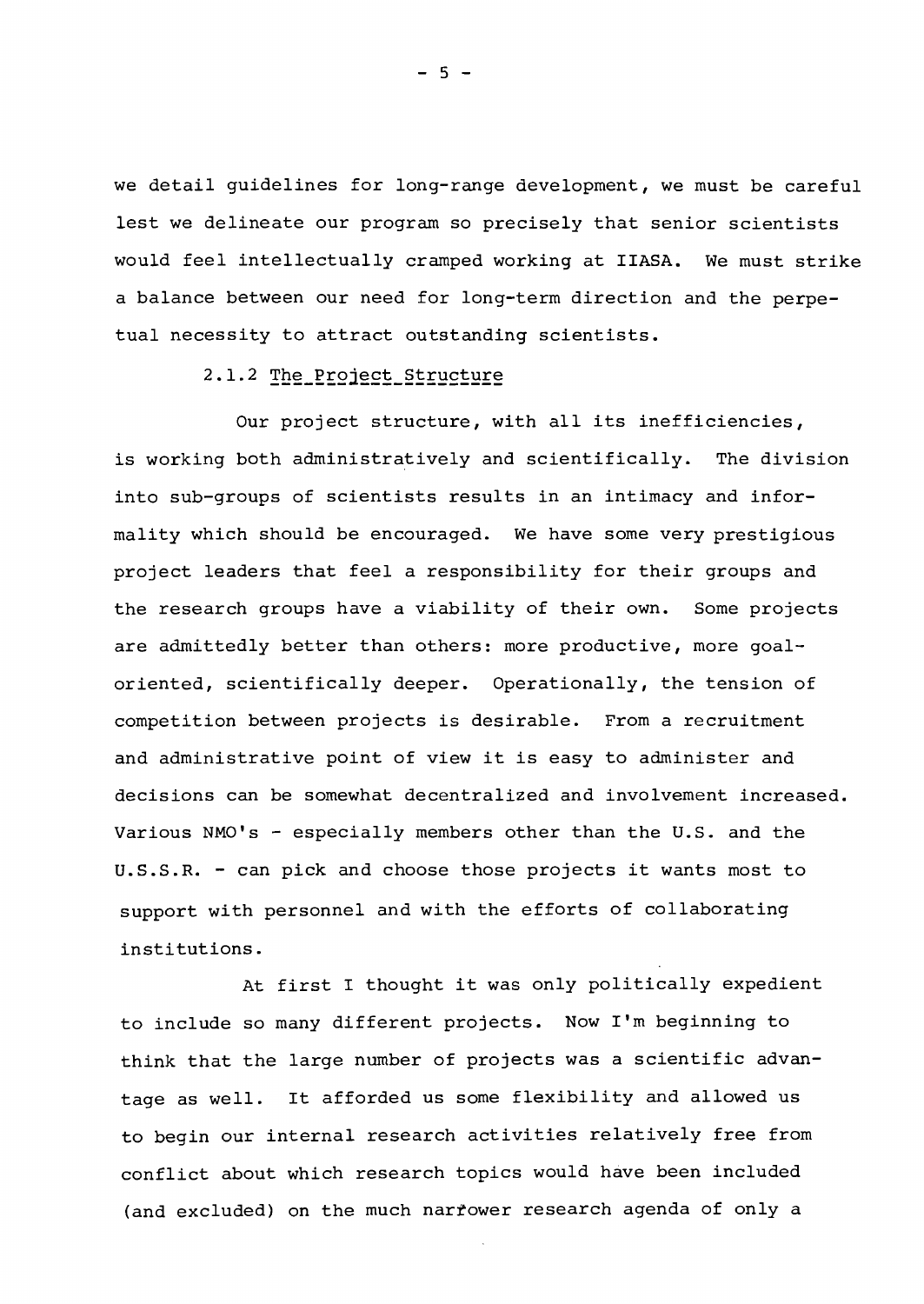few projects. During our formative years, our initial project structure has allowed us to begin work quickly and push ahead in several methodological and applied problem areas.

To maintain ourselves at the frontiers of systems science and to perform research of greatest value to our supporting members, IIASA must learn to shift its program emphasis in step with <sup>a</sup> changing world. No single set of projects can permanently capture the range of scientific opportunities most inviting for IIASA. We must be prepared to terminate projects that have completed their tasks or have outlived their usefulness. Other projects it may be more appropriate simply to shift from an intramural to collaborative status: reducing staff in Laxenburg but continuing to serve as coordinating node for continuation of the research in other instances. We may be able to coalesce projects pursuing similar research into one project. Perhaps we should establish another echelon above the project level composed of project groups: two or more projects with allied interests which would be originally linked and would better integrate their work through mutual support. In doing so, we would emphasize the work of the "super-projects" (an example of which might be the grouping of Water, Energy and Ecology in a Management of Natural Resources super-project) over that of the current projects. Although we would risk creating unnecessary bureaucracy, we would have the opportunity to achieve meaningful project integration and focus our resources on <sup>a</sup> few critical questions. Certainly, reducing the number of projects in a gradual way makes administrative sense, and <sup>I</sup> believe that scientifically, it would help us coalesce and move toward <sup>a</sup> more-integrated Institute with minimal disruption of ongoing research.

 $- 6 -$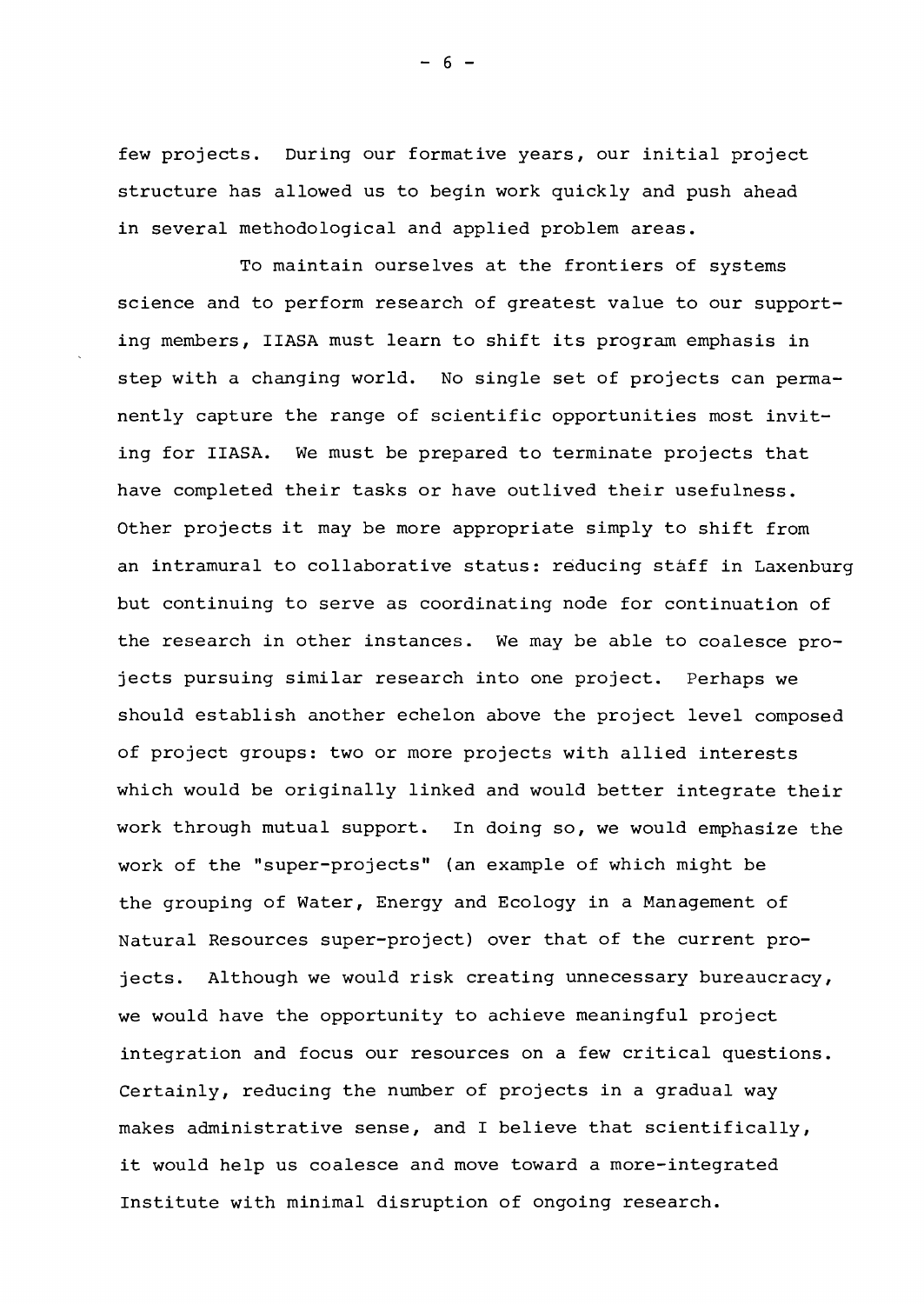# 2.2 Research Versus Training

#### 2.2.1 Initial Research Orientation

The Council has chosen to concentrate in the first years of the Institute upon the research role rather than upon the training role. This choice was so necessary that it cannot even be called wise. So few institutions anywhere in the world are presently performing interdisciplinary applied systems analysis that it would have been presumptuous for any newborn organization to attempt to teach it. No other institution performs such research from <sup>a</sup> cross-cultural perspective. Our first imperative was to prove in practice that the systems methodology could successfully be applied to the real world.

# 2.2.2 The State-of-the-Art Survey for the Handbook/Series

Our initial venture into training activities is measured and modest. The IIASA Handbook/Series on Applied Systems Analysis (ASA) will have the dual purpose of: (a) providing <sup>a</sup> basic stateof-the-art understanding that can serve as foundation to our subsequent research; and (b) giving scientists and practitioners elsewhere an improved picture of what ASA is, what it does, and how it optimally may be utilized.

# 2.2.3 Policy Option 1: Future emphasis on preparation of\_training\_materials\_for\_specialists,\_practitioners, or\_users\_of\_ASA

With our research program now well underway, we may now take advantage of our living core of researchers to create instructional materials on ASA. We could produce educational textbooks or we could be bolder and experiment with audio-visual media that would have better chance to reach <sup>a</sup> broader population. Such materials should be especially valuable for developing nations. The drawback of this option is that it would draw upon our too finite resources - of men, money, and space - and that it therefore might detract from our primary goal of successful research.

- 7 -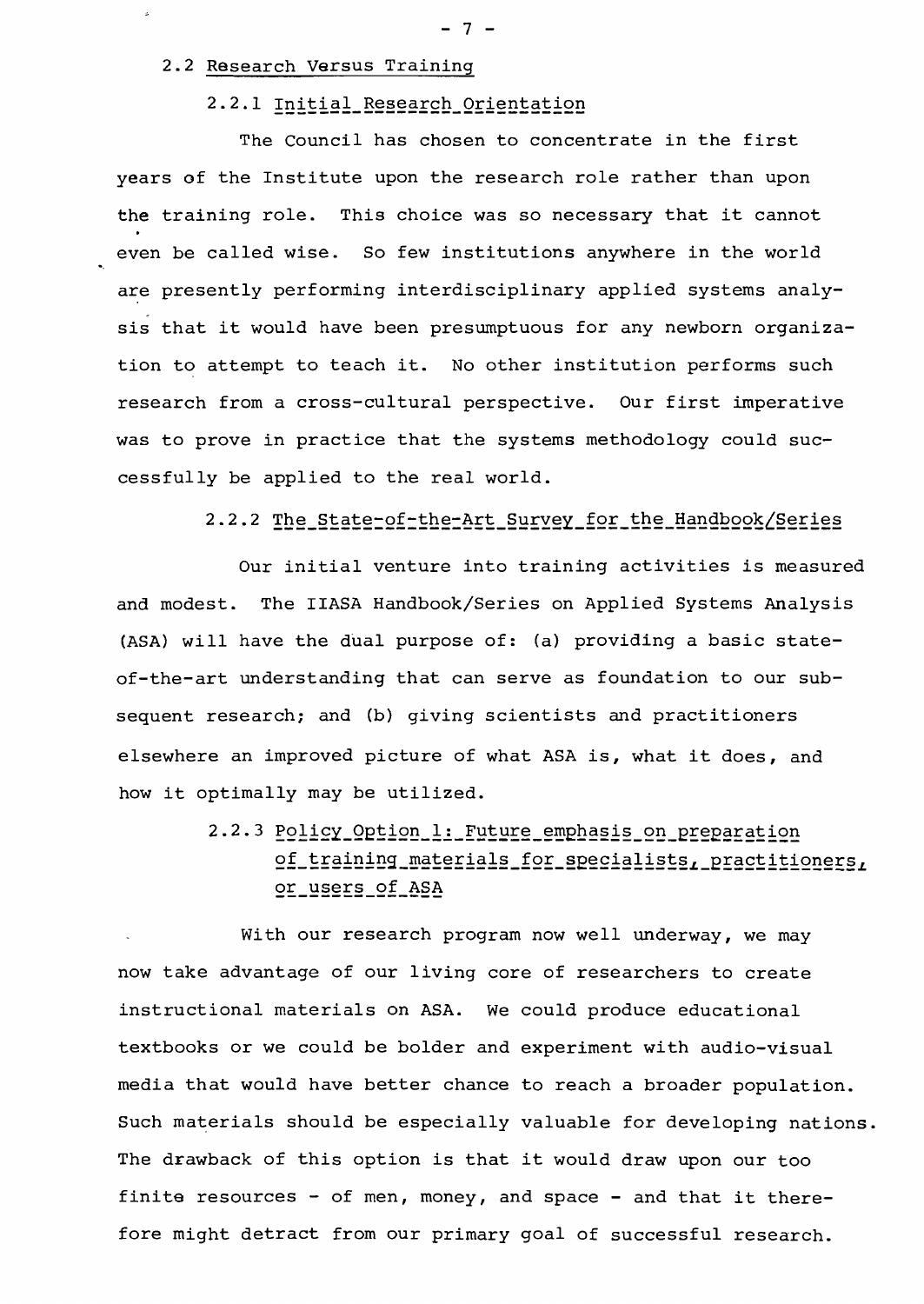(My opinion: We should begin this effort in <sup>a</sup> modest way in 1975. Operationally, the easiest means of doing this is by orienting the stateof-the-art survey to investigate the types of materials needed and those that could readily be provided. Actual creation of materials should be of no more than experimental magnitude.

I believe that we should defer major production of teaching materials until two or three projects have produced major results. At that time we will have as a basis for our materials an example in which systems analysis has <sup>a</sup> visible influence on the decision making process in one or several countries. In the distant future, I hope that IIASA could produce such materials as television tapes, and computer-aided instruction courses. This would require audio-visual studios, and a cadre of pro'fessionals who would consult with the scientific staff on content but would exercise primary responsibility for the actual production of materials. Alternatively, these activities might partially be decentralized to other institutions - both scientific and commercial. Done properly, preparation of instructional materials would generate a substantial income flow that might completely cover costs. I suspect though that external subsidization in the first year

- 8 -

·.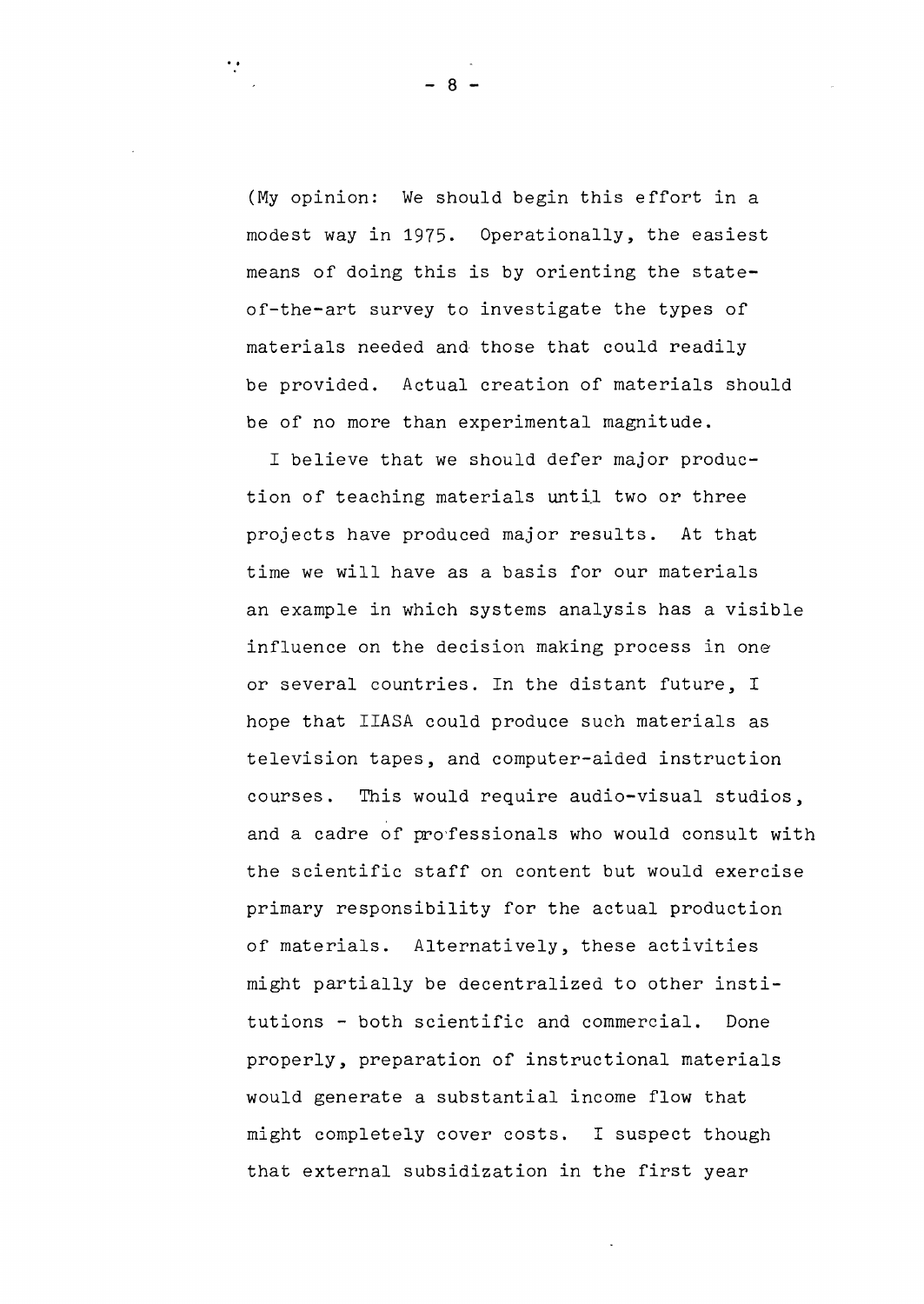of this effort will be necessary. My recommendation: that experimental investigations at a modest level be initiated in 1975.)

#### 2.2.4 Educational Programs

We frequently have been asked if members of our staff could be made available for lecture seminars on ASA. Since our overriding concern until now had been our research program, our response had to be negative except in cases when our scientists could make special private arrangements for their vacation periods. With an established research program now underway, we should consider whether initiation of more formal training programs could be an inexpensive and beneficial spin-off activity.

Educational programs would link naturally with the provision of instructional materials described above and might be one means of bridging the gap between analyst and practitioner. They would benefit us by enabling contacts with real decisionmakers of all levels who would give us practical evaulation and feedback upon our work. Like the preparation of materials, training programs would require <sup>a</sup> small number of additional, nonscientific professional staff, but should be <sup>a</sup> net money-maker after an early and short period of subsidization.

> 2.2.5 Policy\_Option\_2: Educational\_training\_programs for (a) specialists, and (b) non-specialist users (My opinion: This has undeniable potential for IIASA, but, as in the case of creating educational materials, we should start modestly. IIASA should not become <sup>a</sup> degree-granting institution for younger

- 9 -

•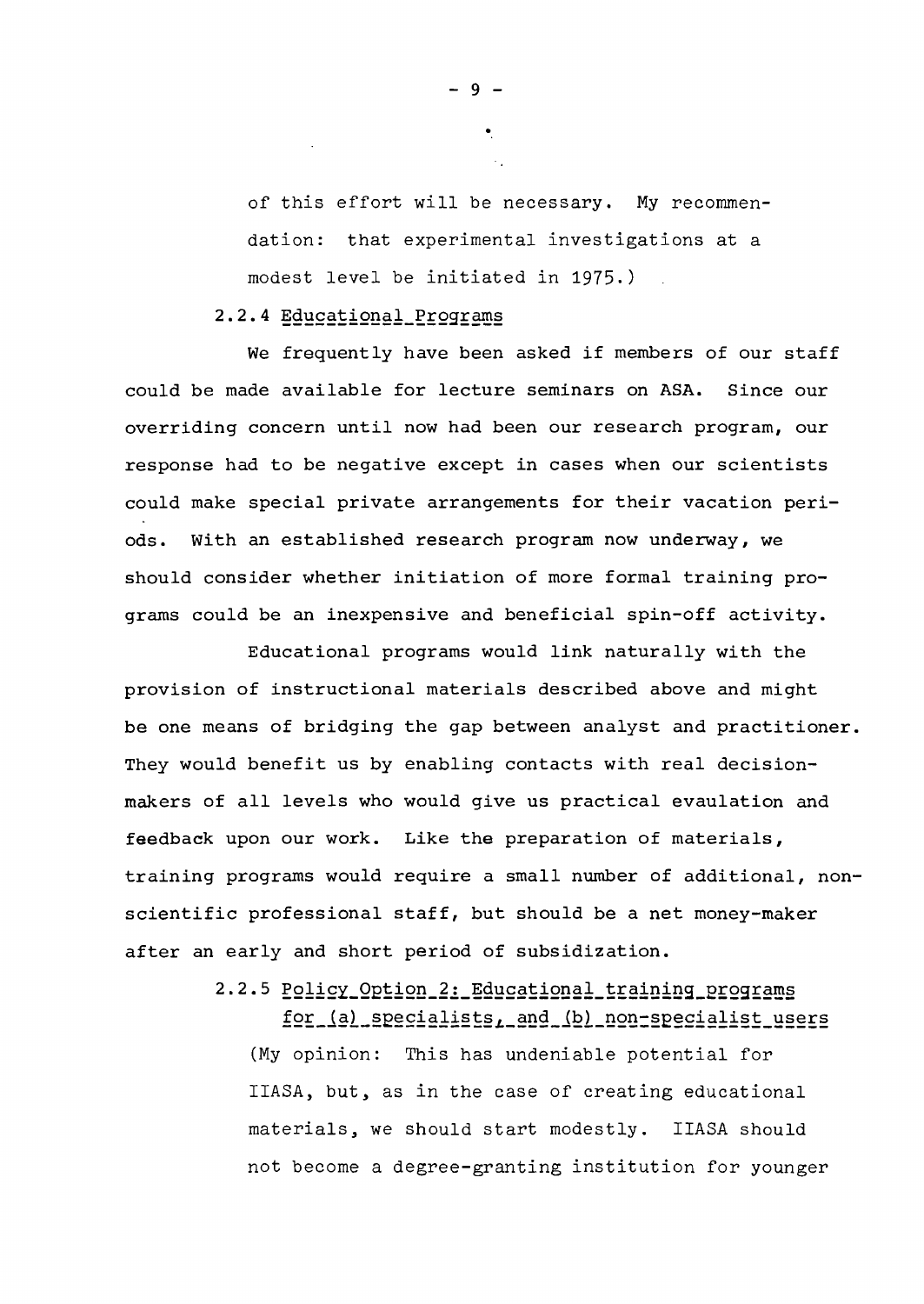scientists but should address itself through workshops of short duration to middle and upperlevel managers. We might start on a decentralized basis - perhaps with programs based in Japan or the USSR. Collaboration with other institutions that would handle the administrative burden might be an optimal permanent arrangement. The Handbook Survey again would be the most appropriate part of our present program to undertake initial experimental **in**vestigations of feasibility.

We should not embark upon a series of teaching programs unless we can do them well. This does not mean that we have to insist upon overnight excellence our initial efforts will inevitably be less than ideal. If, however, our programs are of such quality that demand - and potential revenues - remain low, then they must either be upgraded or be dropped.

We must also not lose sight of the spin-off nature of such activities. We would be undertaking them: (1) because they would supplement our research by giving us direct access to decision-makers, and (2) because they would encourage us to package our research product for maximum clarity in communication. They would help us to avoid the scientist's trap of writing only for and communicating only with other scientists. Nevertheless, if preparation of educational materials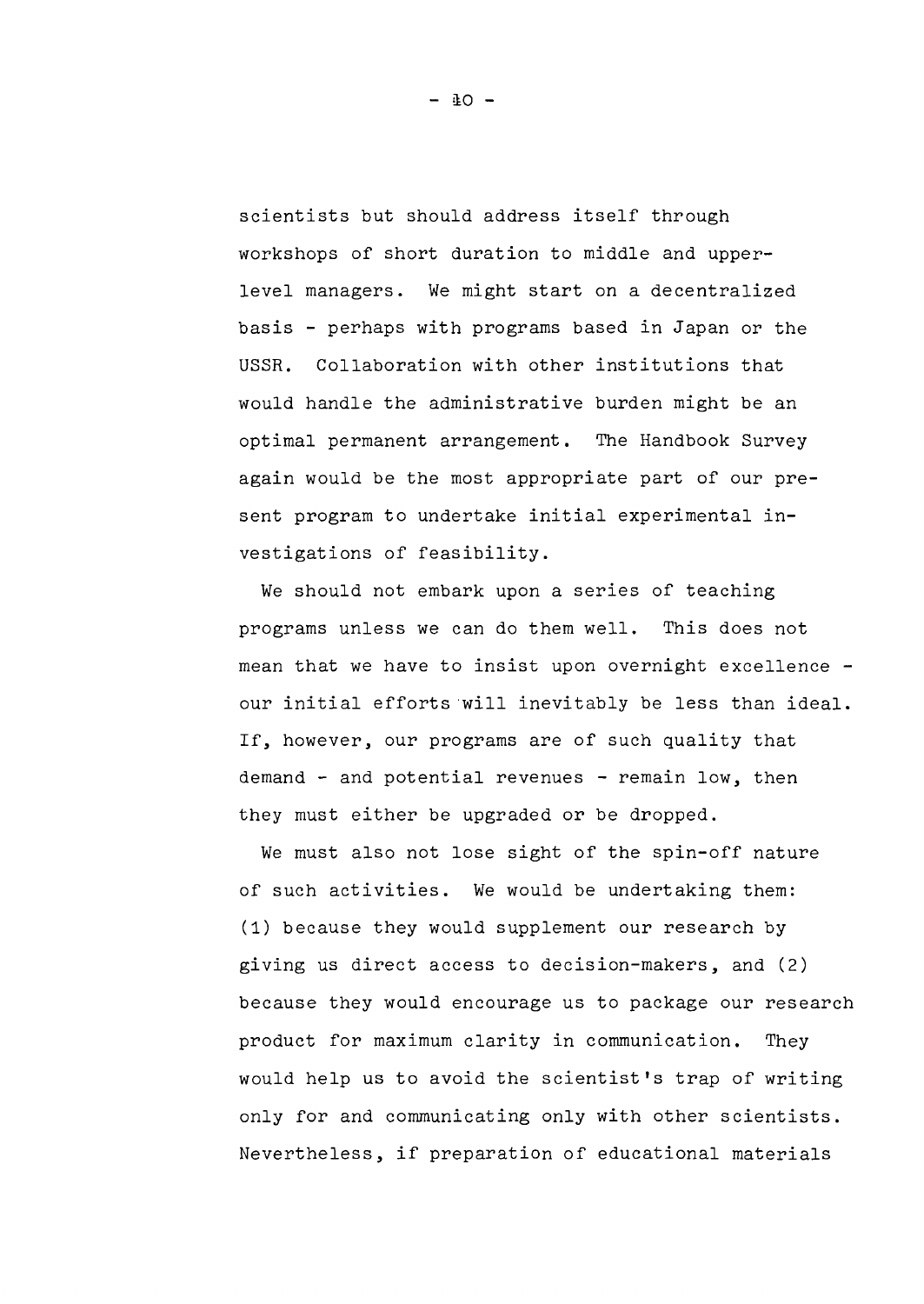or participation in training programs detracts from our research through significant preemption of resources, then they must be cut back. Our highest priority is our research program.)

# 2.3 Informal Scientific Exchange: Policy Option 3

As we consider long-term research options open to IIASA, we must recognize the systems component of critical world problems - arms control, law of the sea, economic trade - which we may not include in our formal research program. Increasingly, scientists in every country are advising their governments on these problems; and in many cases, <sup>I</sup> think it is <sup>a</sup> fair assessment that scientific advisors may not be fully aware of the international and "systems" implications of their advice and resulting policy decisions.

One way IIASA can ameliorate the situation is by making the Institute <sup>a</sup> home for informal scientific exchange between senior scientific advisors from many countries. For periods ranging from <sup>a</sup> few weeks to <sup>a</sup> few months, scientists dealing with <sup>a</sup> particular problem in different national contexts could come to IIASA for unstructured discussion and research. Although we would perform some background work - library research, readying computer programs, etc. - no papers would be requested, no official minutes would be recorded and there would be no pressure for written presentation of results and conclusions. Scientists would be able to share their ideas and become aware of the international aspects of major problems free from the formalities of diplomatic negotiations and without committing their governments to <sup>a</sup> policy course.

- 11 -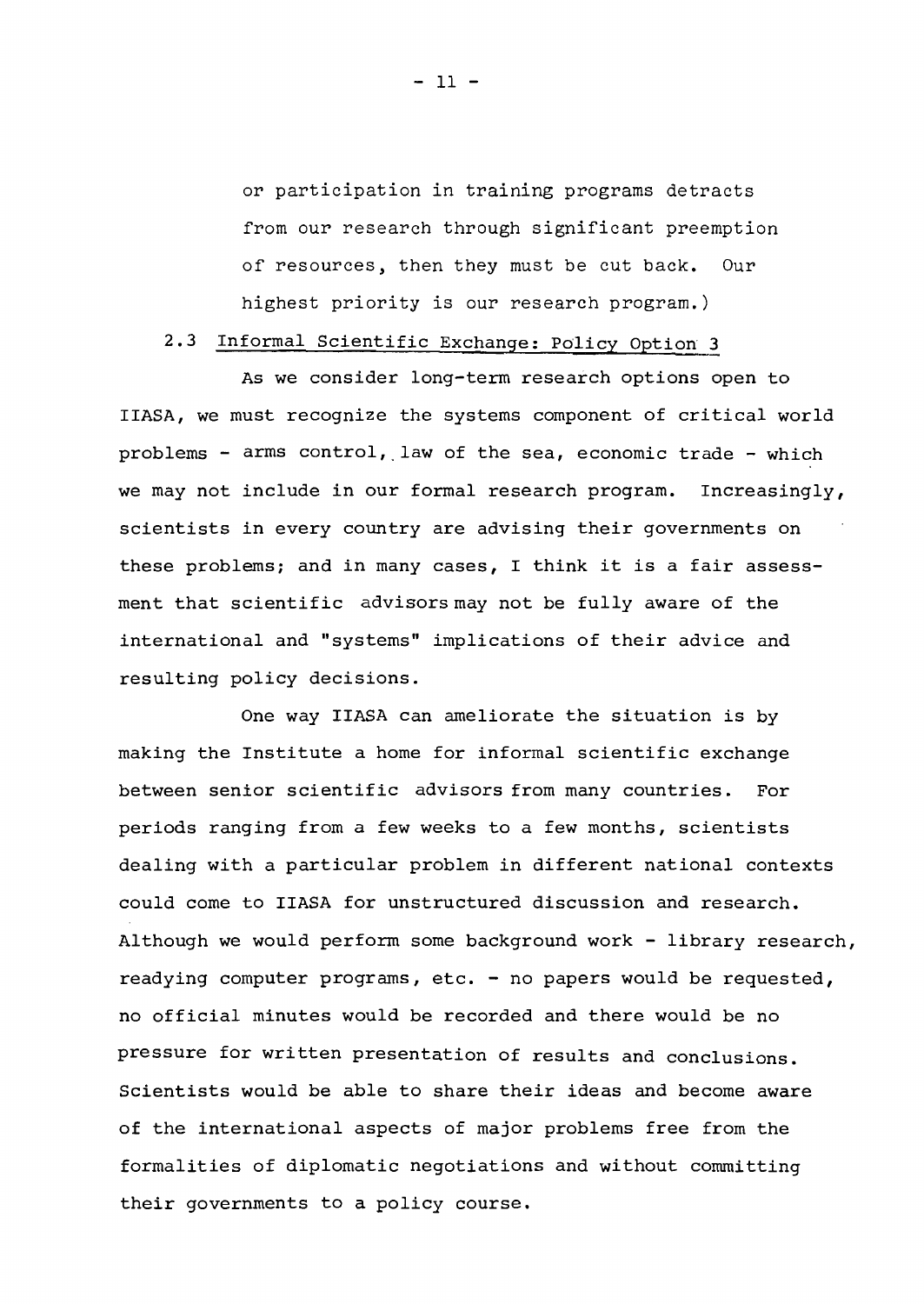(My opinion: At first glance, informal scientific exchange appears to be an option that might add substantially to our administrative burden and our space "squeeze". I do not believe this to be the case at all: the exchange workshops should be self-financing, perhaps with national governments paying a fee which would cover our overhead. Thus, while the exchange would require effort and space on our part, the requirements would not be met at the expense of our research program.

Since the administrative preparation for an exchange workshop should be extensive, I would recommend against scheduling one in 1975, but I suggest we think about hosting such a seminar in the summer of 1976. In the meantime, we should evaluate potential topics with an eye toward selecting a topic which meets governments' needs and which might be included in our own general activities or offer <sup>a</sup> needed perspective to our formal research projects.)

#### 2.4 "An International Year": Policy Option 4

Our current research format calls for extended periods of activity on many fronts. The typical pattern of project development is the buildup of <sup>a</sup> critical mass of moderate size for an expected duration of several years. Alternatively, we might implement a more concentrated research program whereby we develop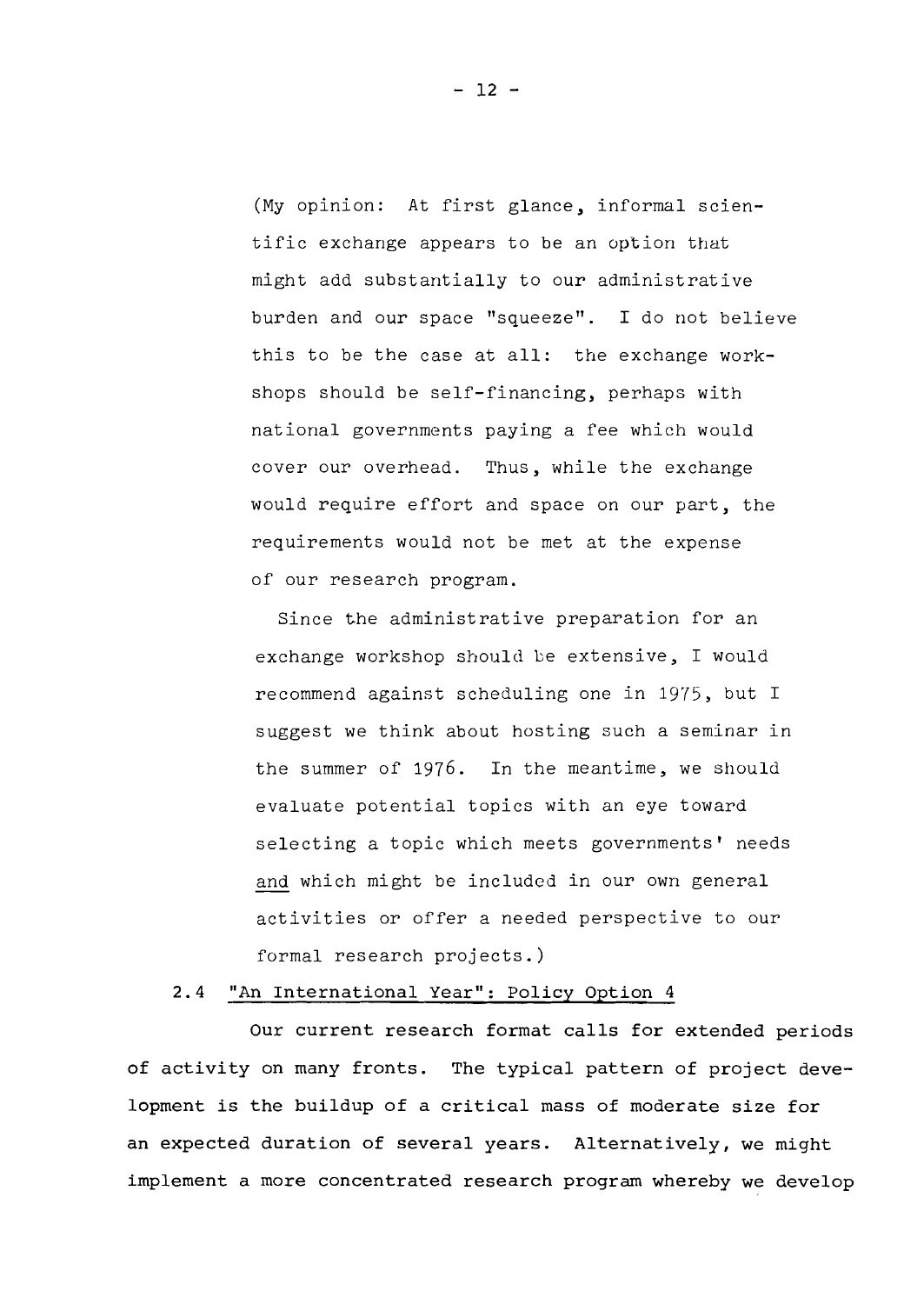research themes toward "International Years" on various applied topics. For instance, research on <sup>a</sup> topic might be initiated with 10% of our total manpower and budget. After <sup>a</sup> year or two of preparation and background research, the project (or topic) would be allocated perhaps 30% of available manpower and resources for the International Year (or Years) on that topic. Other projects would be expected to devote as much as half their effort to the theme, and we would actively seek to coordinate parallel research efforts in several different countries. Following the period of the International Year, the theme would again be allocated about 10% of our resources for a year or so in order to follow up on initiatives of the International Year, perhaps decentralizing further research to collaborating institutions.

> (My opinion: For an International Year to be <sup>a</sup> successful catalyst of world scientific opinion, the administrative and scientific preparation for it would require time and effort. Before IIASA can embark on such a venture, we must solidify our scientific reputation and build stronger ties with other scientists within our member nations.

> The scientific advantages of an International Year could be immense. A burst of energy in any of several applied areas would attract sufficient attention for many of our hopes for international scientific cooperation to be realized. However, <sup>I</sup> recommend that if we decide in favor of an "International Year" approach, we experiment with it rather than rushing to make it standard policy.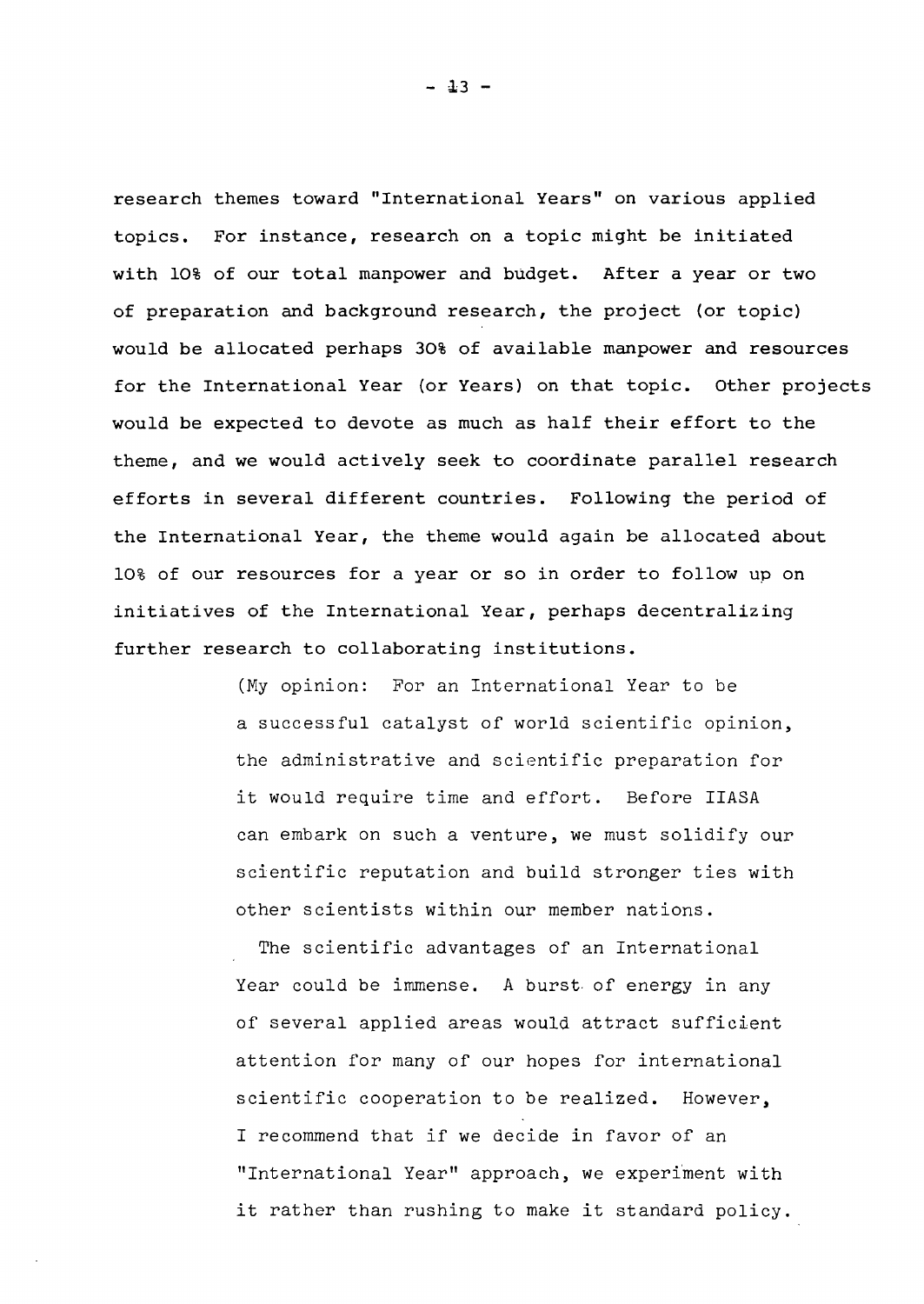<sup>I</sup> would suggest if we sponsor an International Year, we sponsor it beginning in <sup>1977</sup> at the earliest, leaving time for us to prepare our internal organization by planning the necessary reduction in our project structure and cUltivating our liaison with external institutions.)

#### 2.5 IIASA "Affiliates": Policy Option 5

The "in-house" research activities described in the options listed above connote research only in Laxenburg. Yet, challenging opportunities exist for IIASA to assemble <sup>a</sup> research team to work on a problem outside Laxenburg. Such teams could draw on expertise in Laxenburg, but their primary tasks would be problem solving within one country or cultural context. The precise role the team chooses to play could vary. At one extreme, the team could perform <sup>a</sup> consultant's role - establishing itself in <sup>a</sup> country to deal with <sup>a</sup> particular problem. On the other hand, the affiliate could mobilize the scientific resources of the country to develop national potential for ASA. In either case or in the more likely event of the affiliate performing some combination of consultant and mobilizer roles - affiliates would be initiated only with the moral and financial support of the "host" country.

> (My opinion: IIASA affiliates could be <sup>a</sup> mechanism through which we move in several of the research directions <sup>I</sup> discuss below. For instance, affiliates would provide excellent opportunities for devoting more of our attention to the problems of developing countries. They could afford us the chance for more

 $- 14 -$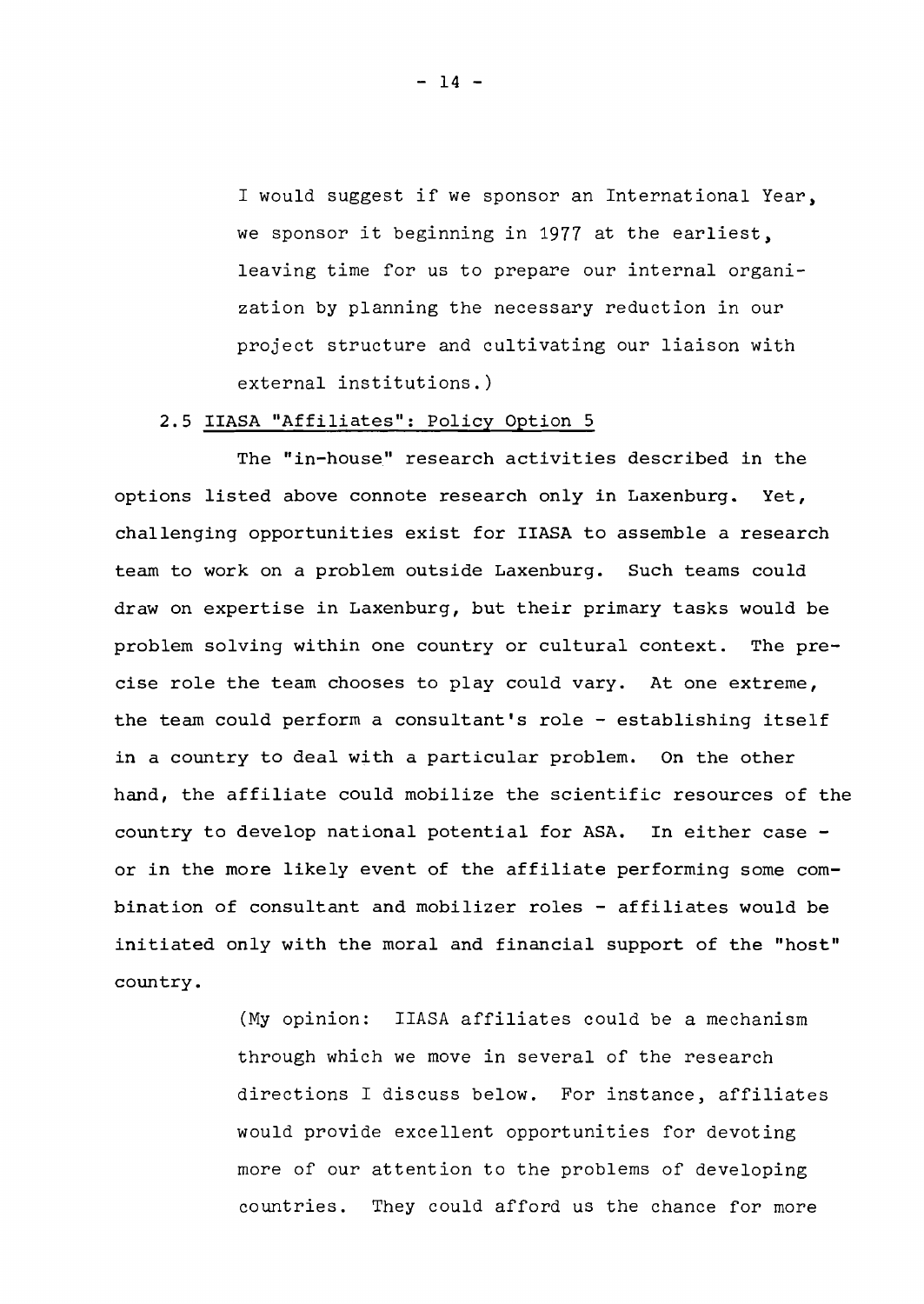dialogue with decision makers and for more "real world" problem solving. However, I am hesitant to endorse the IIASA affiliates option because it presents the danger of rapid multiplication of the administrative burden in Laxenburg. My own suggestion is that IIASA be ready to spawn research ventures in various countries with a clear understanding that such ventures quickly become administratively independent and part of the scientific establishments of those countries. While we could encourage collaboration between IIASA and affiliates, IIASA would serve as the center of an international network of systems analysis groups rather than the manager of numerous affiliate organizations. )

# **3. Research Directions**

**Inseparable from questions concerning the selection of research activities are the questions concerning the broad research directives within which specific research activities are planned. Is the present mix of "global" and "universal" problems appropriate? Should IIASA deal more aggressively with problems of developing countries? These are questions we must consider carefully, for the decisions we take on these issues will provide the framework within which specifics of our research program will be decided. They shape the broad course of scientific activity for the intermediate and long-term future.**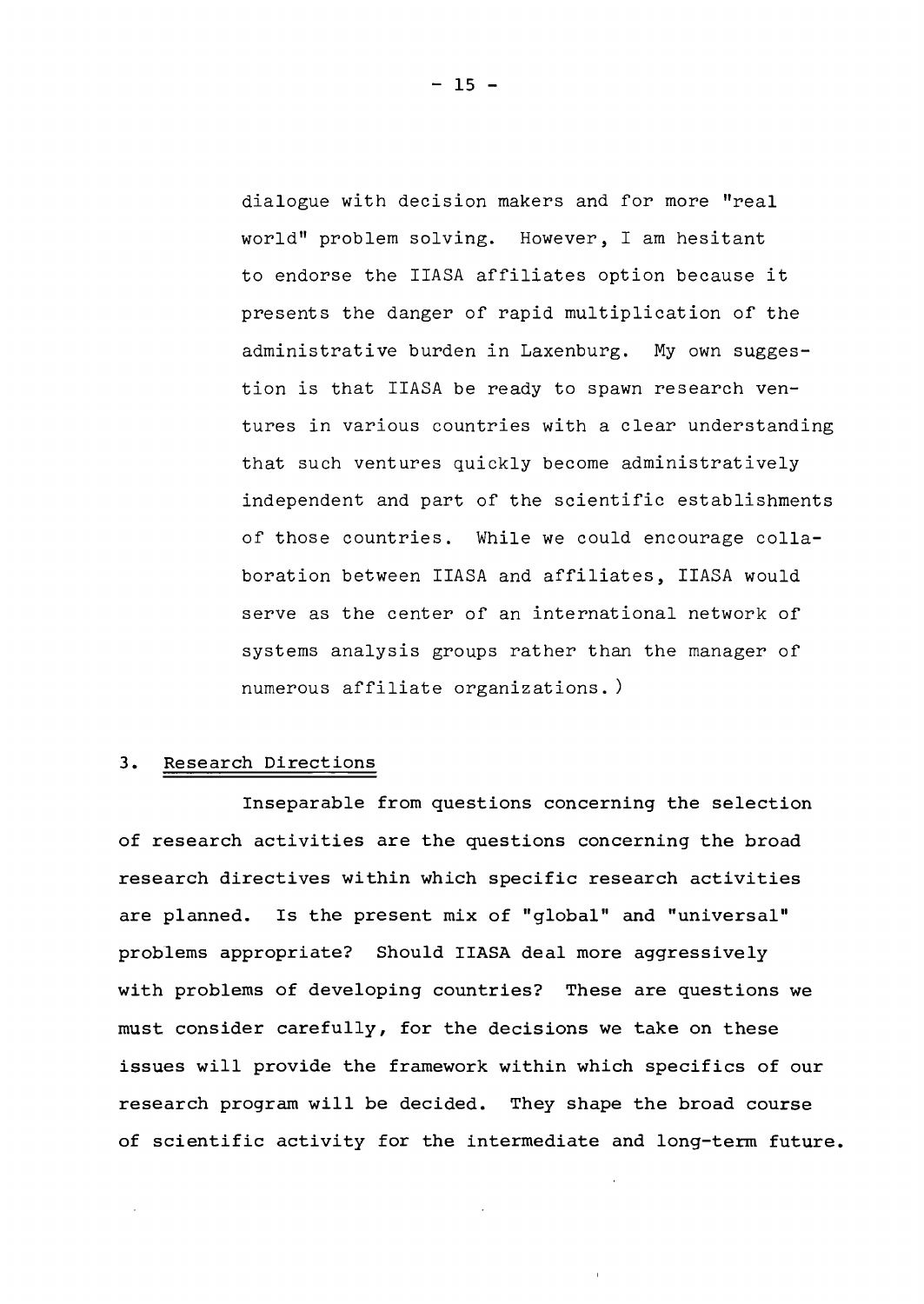Our decisions should result from deliberation rather than coincidence, and to assist our decision process, <sup>I</sup> outline below the salient issues surrounding answers to some of the major questions concerning long-term research directives.

#### 3.1 Research Option 1: More Global Programs

IIASA's original research agenda included both "universal" problems (those problems like delivery of urban emergency services faced by many countries within unique contexts) and "global" problems (those, like pollution of the oceans and the atmosphere, faced jointly by many countries). Quite honestly, our initial research may have tilted slightly toward the universal. Now, as we plan for the future, we must decide whether to maintain our original orientation or to move deliberately from universal to global problems.

> (My opinion: Since the delineation of our original research agenda, global problems including food and agriculture, population, and economic relationships between supplier and "consumer" nations, have increasingly come to the center of world attention. In the process, two additional factors: (1) the increasing recognition by many nations of their interdependence and need for cooperation; and  $(2)$  the necessity for common understanding as a background for this cooperation have so sensitized the world environment that I believe IIASA must increase its global orientation.

 $- 16 -$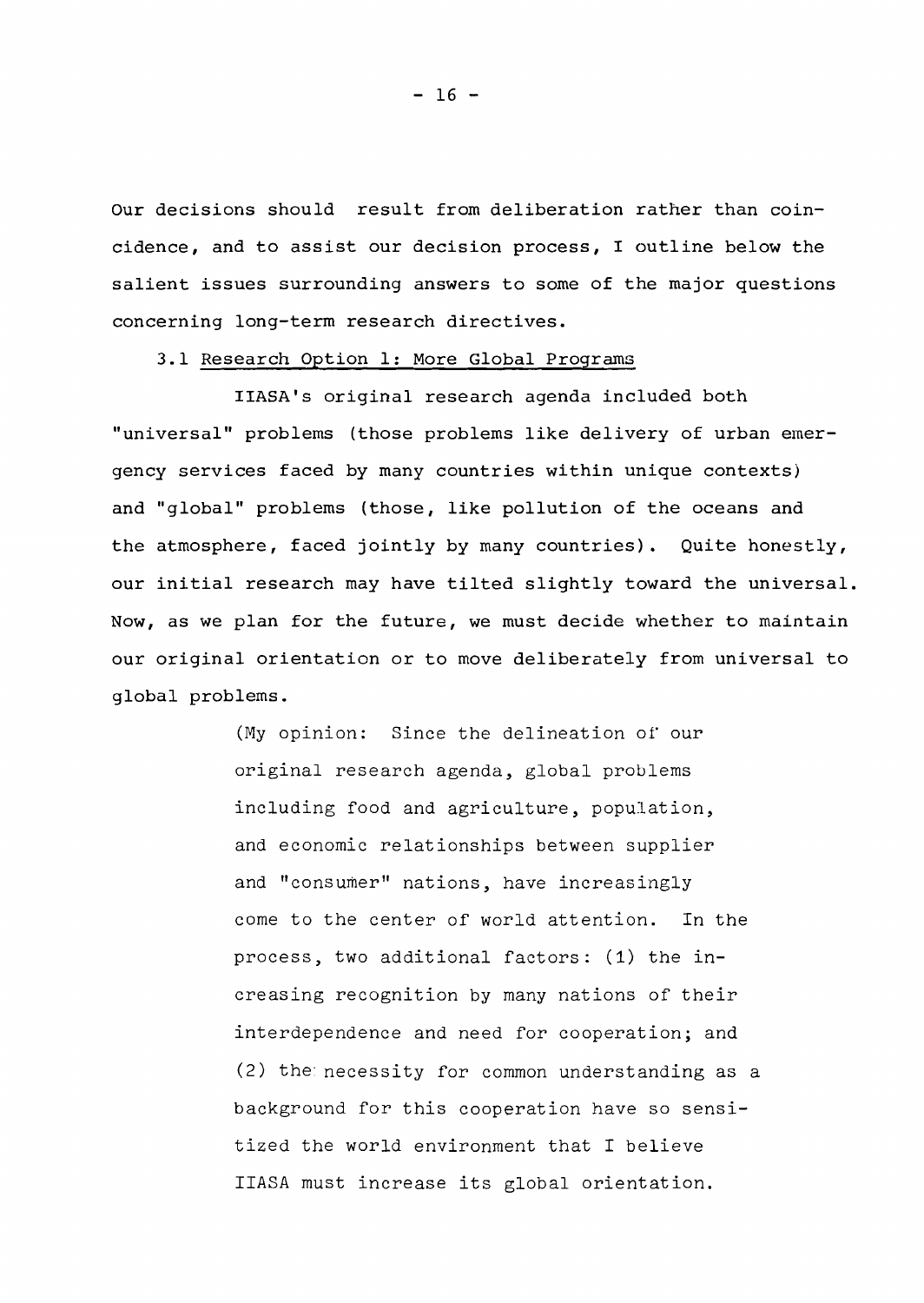This belief is reinforced by our own success in opening communications between institutions in member countries. Now, we may be able to deal effectively with universal problems by way of our "clearinghouse" function and afford more of our manpower to global issues. In 1975, we have the opportunity to assess our role in one global problem area, food and agriculture, since that area is funded as a General Activity. I recommend that we use this opportunity to plan future involvement in food and agriculture. In addition, I urge that we use General Activities as a "home" for the assessment and planning of future IIASA involvement in other global problem areas. One area into which we could easily move is the analysis of catastrophes. Such research would integrate well with our developing work on resilience and could proceed along the following themes:

- (a) the case of distorted climates;
- (b) the case of a disturbed ecosystem;
- (c) the case of large radioactive releases;
- (d) the case of biogenetic catastrophe;
- (e) the case of disrupted food supply;
- (f) the case of disrupted supply of power, water or essential raw materials.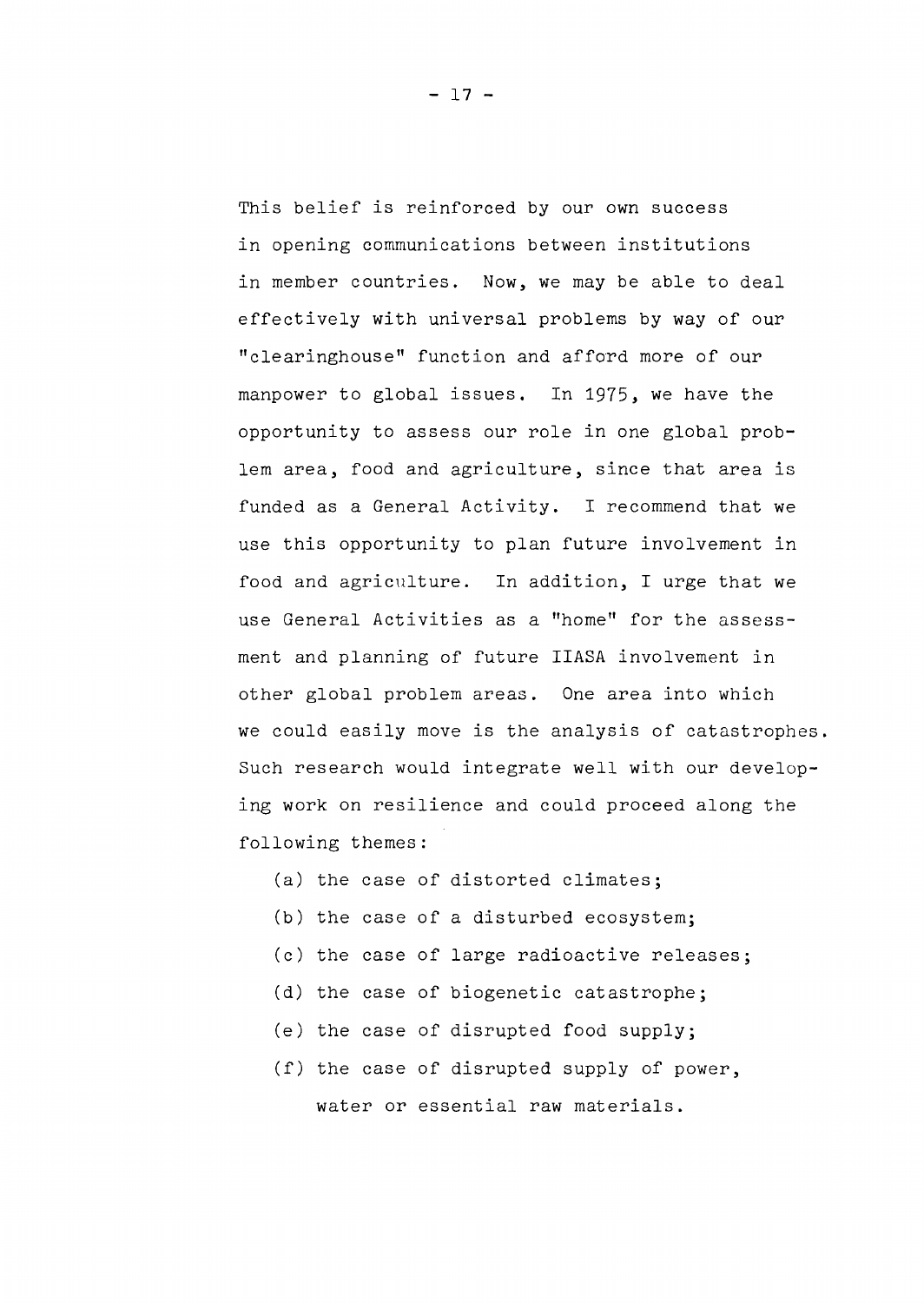Another area suitable for early IIASA involvement would be "global monitoring", an effort in which our current Ecology, Water, Computer Science and Methodology projects could cooperate. My recommendation is that in 1975 we explore these and other areas so that we can make <sup>a</sup> concerted effort to shift to more global concerns in 1976 and beyond.) 3.2 Research Option 2: More Problems of Developing Countries

As we recognize the critical, global nature of problems such as population and food production, we find ourselves face to face with problems of the "developing" as well as the "developed" world. For our first two years, our research topics have been generally of more interest to industrialized rather than to non-industrialized nations. The question for the future is whether our research program should evolve to devote increasing attention to problems of the developing world.

> (My opinion: The factors weighing in favor of our devoting increasing attention to the "developing" world are threefold: First, many of the problems faced most directly by the developing nations (population, food and agriculture) are simply too serious for us to stand aloof. They will require international action including considerable input from developed countries if they are to be abated and eventually solved. Second, the developing nations are eager for the types of technical assistance ASA can offer. Finally, many of the concerns of the industrialized nations can

 $- 18 -$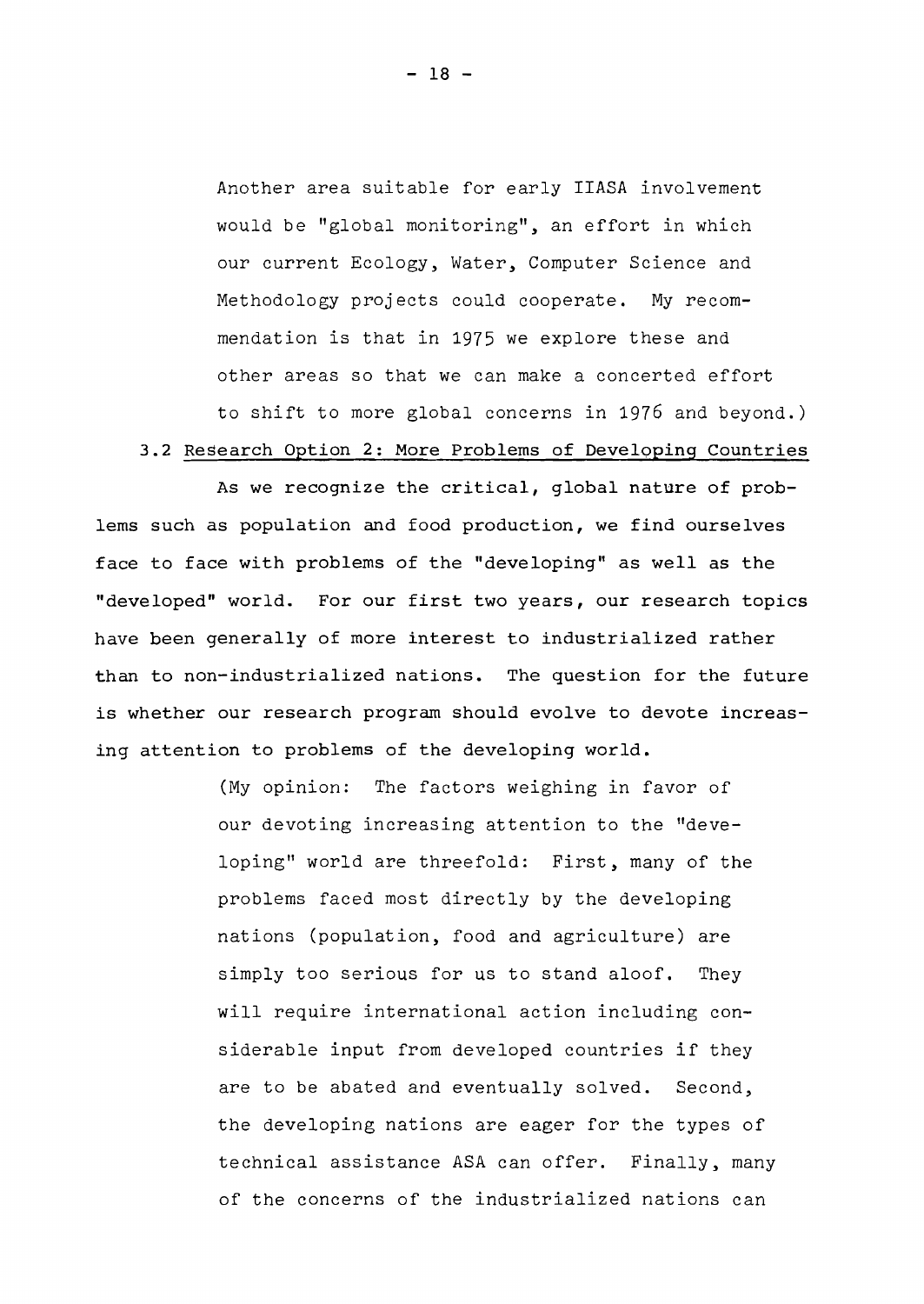be dealt with by technology and scientists within those nations, and we can encourage this through the formation of collaborative networks.

Of course, in devoting more attention to the developing countries, we encounter <sup>a</sup> host of difficulties which will be resolved only by <sup>a</sup> slow transition from our current research activities. If we add problems of developing countries to.our existing research program, we risk diffusing our scientific activity to the point that we will make few significant contributions in any field. If we choose to devote less attention to the developed world, we will be forced to abandon work in which some of our current NMO's are most interested. As well, in taking on problems of developing countries too quickly, we risk premature involvement in politically sensitive questions.

My recommendation is that we move towards the inclusion of the problems of developing countries, but that we do so on <sup>a</sup> cautious timetable. Our initial steps should be in the direction of research topics of interest to both developing and developed countries. Food and agriculture certainly falls within this category, as does the problem of emergency relief during catastrophes. Research in these areas can begin in the near and intermediate term future, after which experimental work on more sensitive problems might begin.)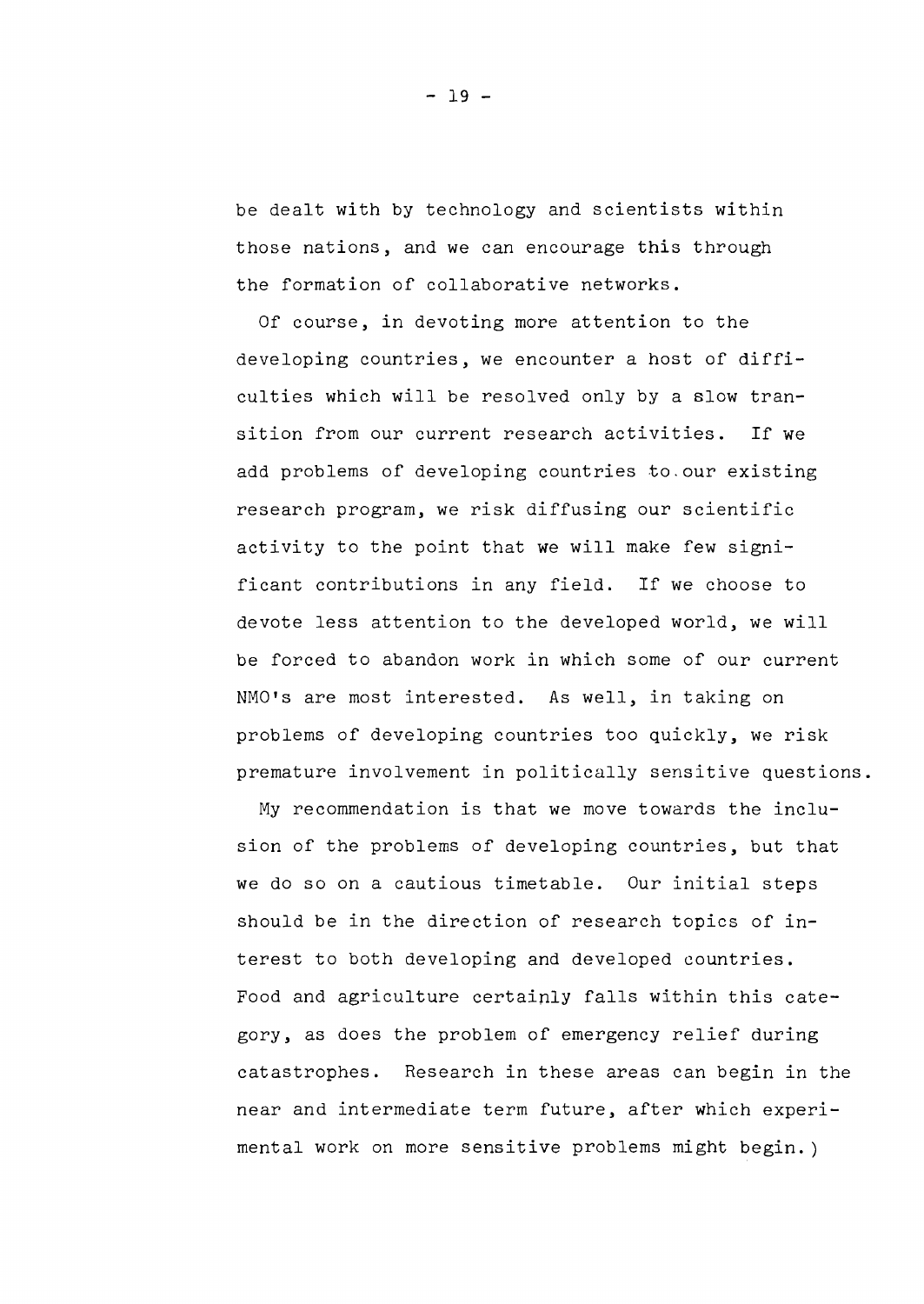#### 3.3 Research Option 3: More Politically Sensitive Areas

As we pondered the content of our original research program, we consciously avoided including politically sensitive questions such as law of the sea and arms control. I think we were correct in assuming that such issues would threaten the fabric of the young Institute. As we now ponder the long-term research plan, we must reconsider the inclusion of politically sensitive questions in our program.

> (My opinion: Questions such as controlled use of nuclear power and law of the sea are, quite honestly, too interrelated with our current research to be excluded from our program indefinitely. Yet, the threat they present to our future has only abated, not disappeared. I believe we must move cautiously toward the day when politically sensitive questions will be an integral part of our research structure. To exist in <sup>a</sup> political vacuum is to become irrelevant, but to embark too soon on research into very sensitive areas is to risk the deterioration of our scientific integrity into ideological debate. We must seek <sup>a</sup> compromise, assessing carefully which questions we can or cannot address and still maintain our basic scientific orientation. We should not become politically embroiled at the expense of our scientific progress.)

#### 3.4 More Client Orientation

Throughout my discussion of options for research activities and directions, there have been references to increased contact with decision makers. An example *is* the Handbook/Series and option of training materials, with which we are moving towards

 $- 20 -$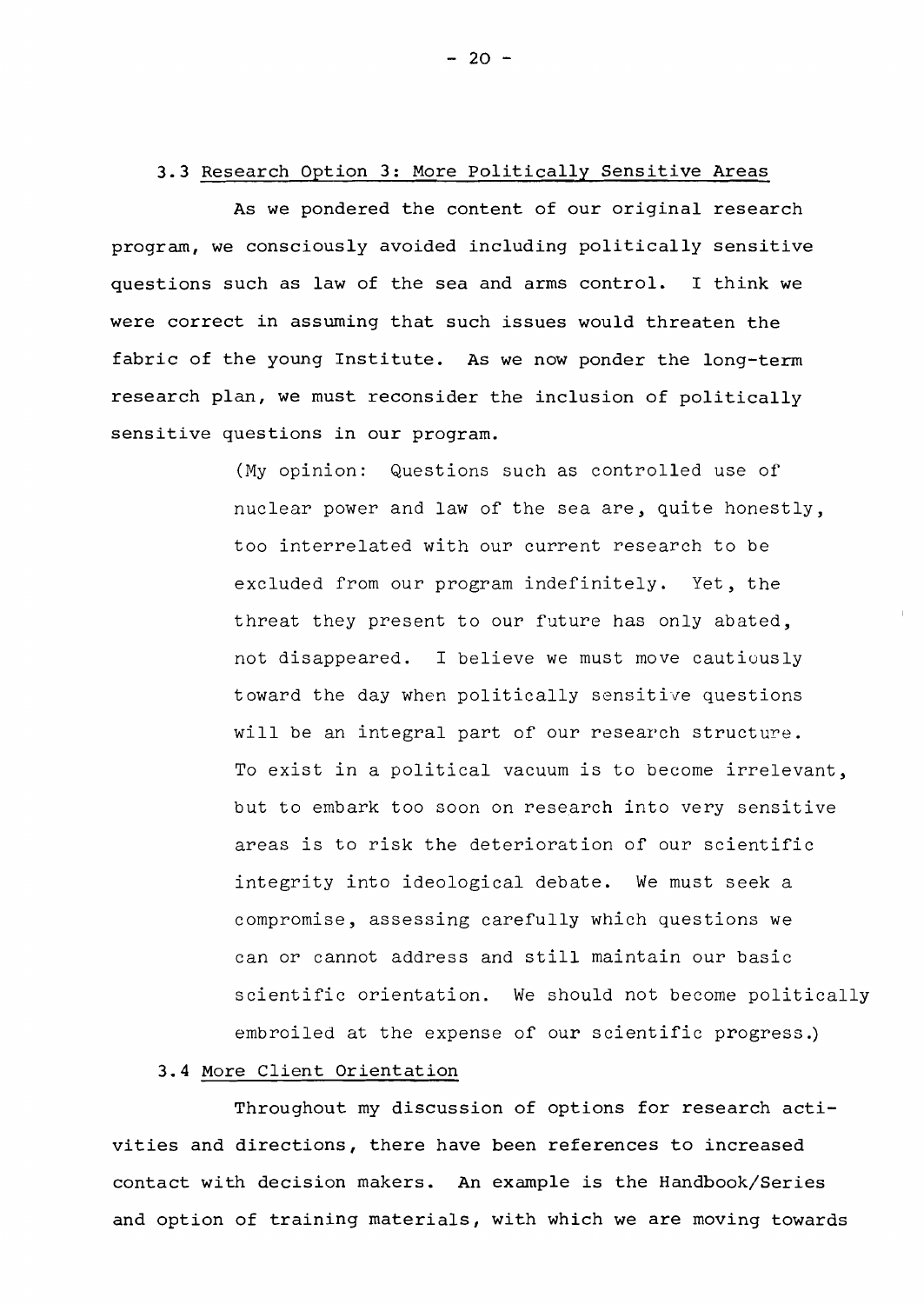<sup>a</sup> limited dialogue with the policy makers who utilize ASA. More fundamentally, we must decide the extent to which IIASA will seek to implement its research results in actual planning and decisionmaking contexts. In delineating a research direction, we must establish guidelines for future decisions on the selection of clients and the policy problem on which we will work.

> (My opinion: Ideally, I believe we would maintain an ongoing dialogue between analyst and an array of potential clients so that we could share the decision-maker's implementation problems, and he could share our analytical approach. In reality, we are a long way from such a dialogue, and we are painfully aware that developing it is a tedious process. We have few, if any, examples to follow.

We should not become <sup>a</sup> consulting firm with rigid deadlines; yet we would be wise to incorporate some aspects of the consulting routine into the conduct of our research. I urge that when we seek "clients", we not prostitute our scientific standards for "easy money". As we develop a dialogue with decision-makers, we should remain financially independent so as to preserve our scientific stature.)

#### 3.5 More Concern for Implementation

Regardless of our decision on the selection of clients, we cannot escape the fact that our research thusfar has been dominated by technological concerns. Little attention has been devoted to the social and institutional problems which will be encountered in the implementation of our results. Our capacity to deal with the myriad national, regional and municipal agencies responsible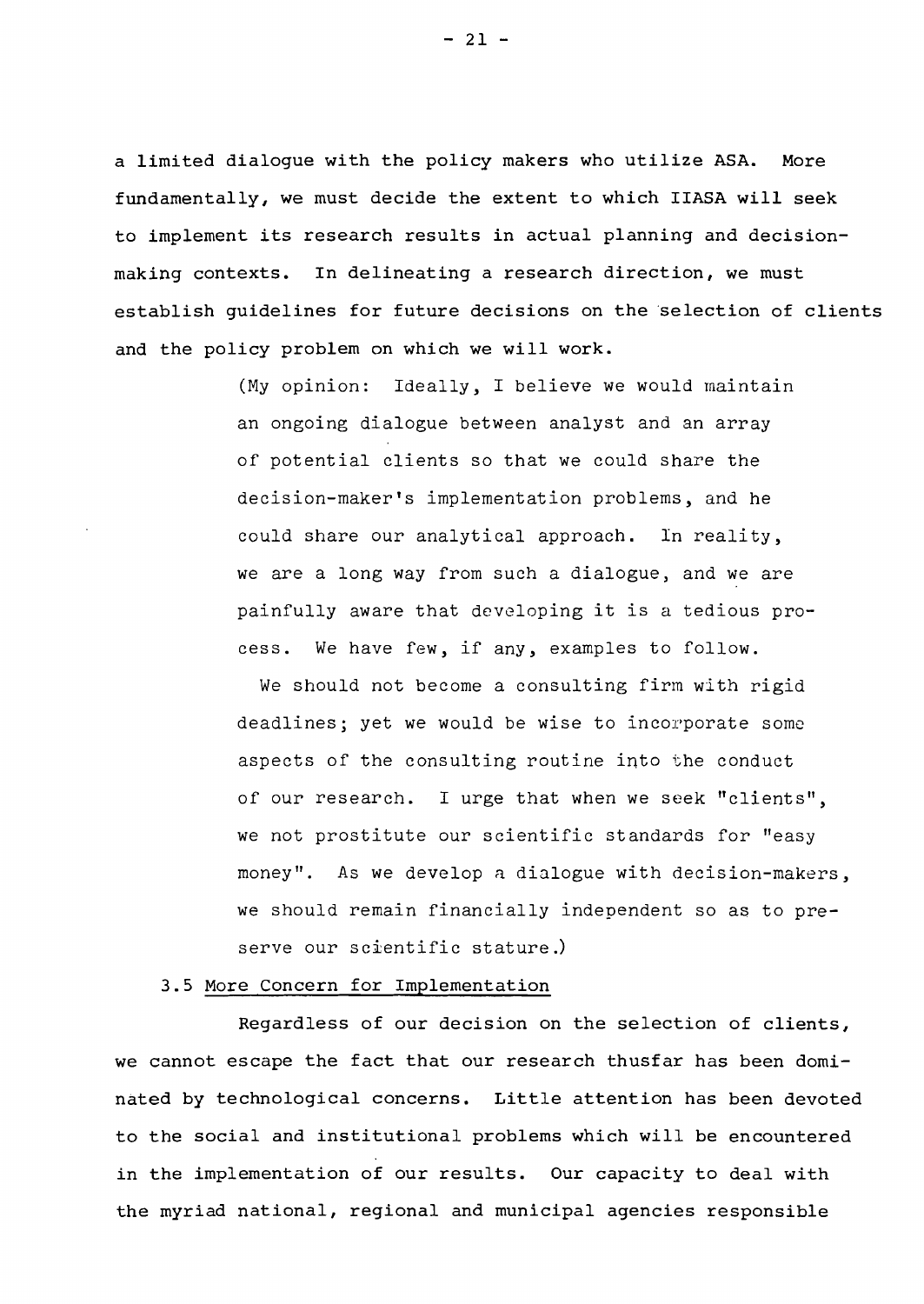for energy, water, environmental, and urban management is all too limited. One of the challenges we must face in planning for the future is strengthening our managerial perspective in order to complement our growing capacity to model physical realities.

> (My opinion: We should develop our ability to cope with social, managerial and institutional problems as early as 1975. I recommend that we increase our complement of social scientists (sociologists, psychologists, economists), lawyers and management experts in LOP and within the applied projects. I suggest a planned increase in LOP manpower from 5 to 10 man-years in the next two years. Through integrative activities, the management perspective should permeate the applied projects. The closer we move toward the presentation of scientific results and the more we include global and/or politically relevant problems in our research program, the more we will need to understand the social and institutional implications of the technological changes we propose.)

# 4. Closing Thoughts

The considerations that have been raised in this paper cover many questions upon the long-term future of IIASA which cannot all be resolved in November, 1974. This is <sup>a</sup> sequential decision process in which we must be prepared to learn as we progress and to take advantage in our actions of our growing knowledge.